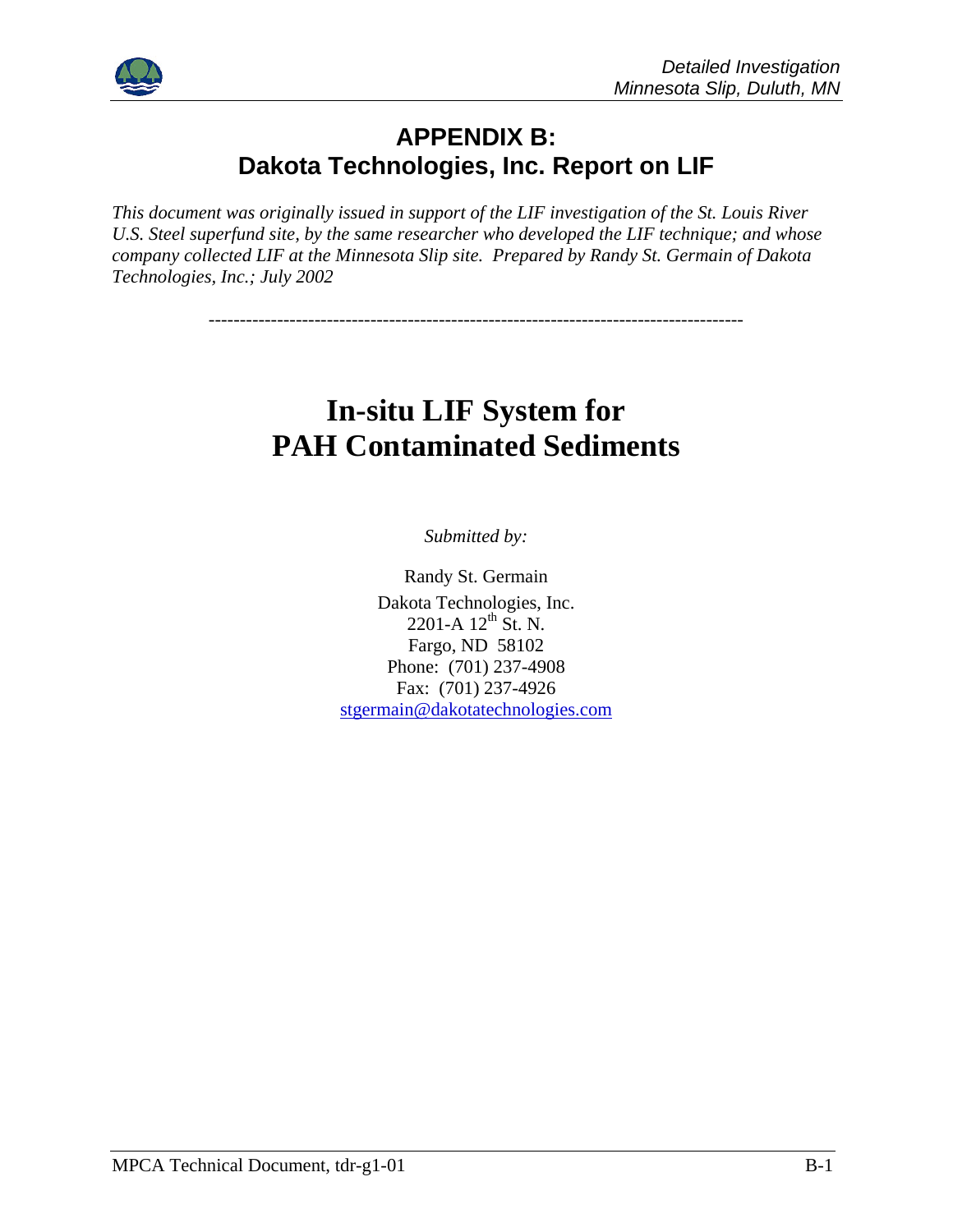

## **Introduction**

Dakota Technologies, Inc. was contracted by URS Corporation (URS) to provide the instrumentation, tools, and expertise needed to remotely measure the laser-induced fluorescence (LIF) of polycyclic aromatic hydrocarbons (PAHs) in lake sediments associated with the USS Duluth Works Site (Site). The effort fell into 5 main categories.

- Measure the fluorescence of previously collected sediment samples (of varying PAH concentration) with the Rapid Optical Screening Tool (ROST). Adjust system parameters to maximize our ability to detect PAHs and distinguish them from naturally occurring interferents.
- Measure and record PAH fluorescence on sediments in real time as the probe was advanced into the sediment.
- Correlate LIF response with sediment samples taken immediately adjacent to the LIF soundings for use in validation/chemometrics analysis studies.
- Submit a report describing the technology and the data generated.

This report documents the effort and is meant to serve as a guide to understanding what was actually being measured, how it was measured, and how the data can and should be interpreted.

## **LIF PAH Screening System Description**

#### *Polycyclic Aromatic Hydrocarbon (PAH) Fluorescence Principles*

#### **Laser-induced fluorescence (LIF)**

Fluorescence spectroscopy is one of the most widely applied spectroscopic techniques in use today. It is, by nature, a fast, sensitive and typically reversible process that makes it ideal for incorporation into a continuous screening technique that uses an optically transparent window as the conduit between the sensor and the analyte. Luminescence is the emission of light from any substance that returns to the ground state after being excited into an electronically excited state. If the bulk of the molecules emit their photons in less than a microsecond the emission is referred to as fluorescence. Emission that takes longer than this is called phosphorescence.

Fluorescence is typically observed in molecules that have an aromatic structure. One class of aromatics is the PAH found in quantity in typical petroleum products. The PAHs found in coal tars, creosotes and even sediments are also fluorescent, but they fluoresce much less efficiently than PAHs dissolved in more solvent-rich environments, such as the aliphatic body that makes up the bulk of fuels/petroleums. We have observed that the less solvent available, the less efficiently the PAHs fluoresce. The PAHs continue to absorb the excitation light, but there is a much higher likelihood of the PAHs finding a non-radiative mechanism with which to shed the additional energy they picked up during the absorption of the excitation photon(s). In spite of this, the PAHs in sediments can still be coaxed into fluorescing well enough to allow in-situ laser-induced fluorescence screening via a sapphire-windowed probe.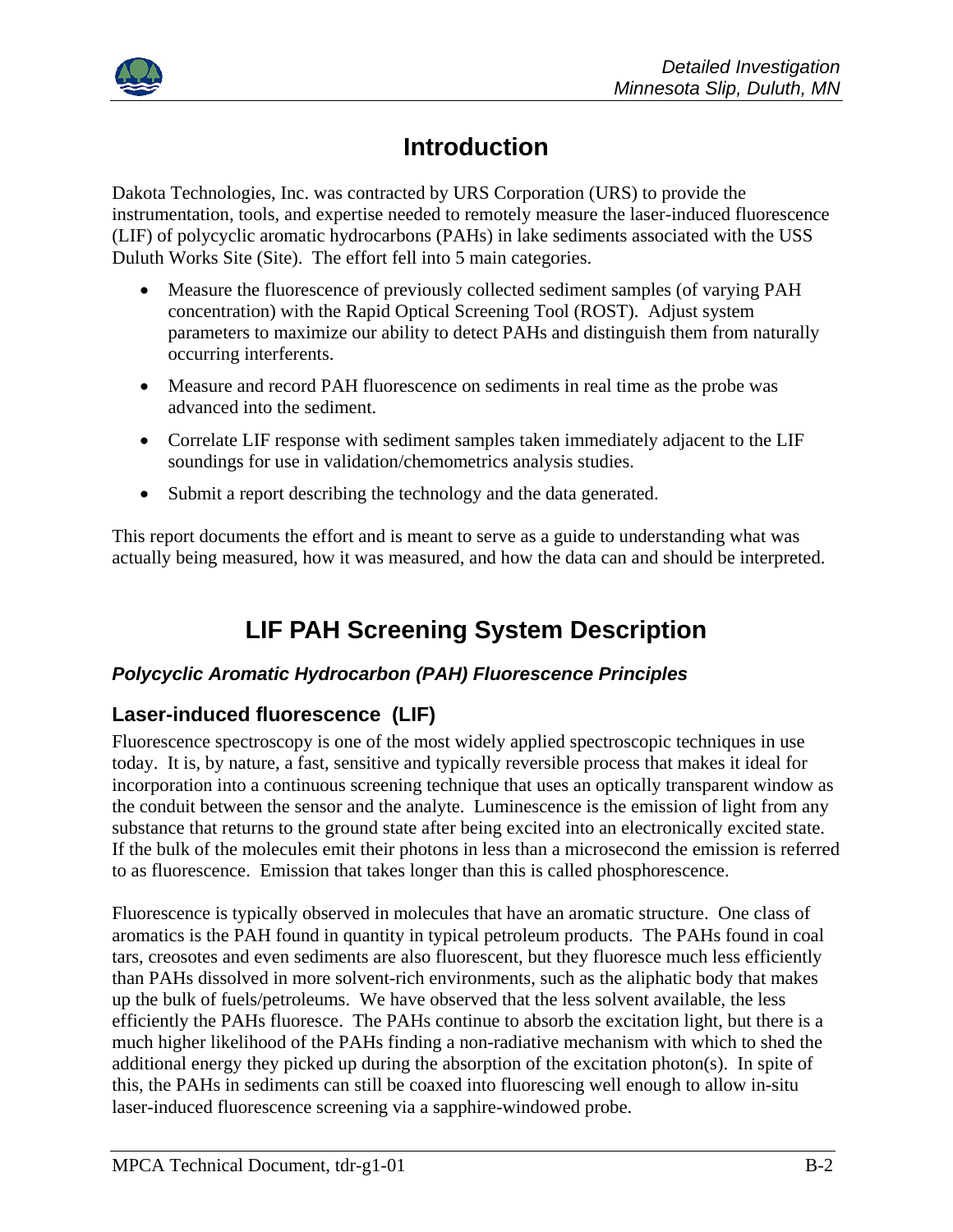

A plot of the relative distribution of the different colors (or energies) of the photons being emitted by an excited sample of PAH is called the spectrum (or spectra when referring to more than one). Figure 1 illustrates the concept of PAH absorbance and fluorescence spectra. The spectra of individual PAH species (such as naphthalene and anthracene) can contain enough structure (peaks and valleys) to be identified in simple mixtures in the lab. The fluorescence of PAHs in sediments however, is originating from such a wide variety and concentrations of PAHs and differing local environments (dissolved phase, sorbed to particles, microcrystals, etc.) that the resulting spectra are very broad and contain very little "structure" that one might use to determine which individual PAHs are responsible for the fluorescence. The spectra do shift enough to recognize that the distribution of species or environments are changing, but individual speciation is impossible.

Another property of fluorescence that can be measured is the varying amount of time it takes for the molecules to emit the photons after exposure to a pulsed excitation source, such as a laser is illustrated in Figure 2. If we use a time sensitive detector to observe the number of photons being emitted over time, we can derive more information about the nature of the fluorophores and their environment. This decay time information contained within the waveform is measured with an oscilloscope. The different PAHs and the differing environments that exist in sediments all combine to change the decay times observed. This information is readily obtained when using a pulsed source such as the laser we used in this application. Our apparatus (described in the ROST System Description section) allows us to investigate not only what colors are being emitted, but also how long it takes for the excited population of PAHs to emit the fluorescence photons. We use a patented method of combining the photons from four regions of the emission spectrum optically collected over 20 nm wide sections of the emission spectra at 340, 390, 440, and 490 nm.



Figure 1. Spectral property of fluorescence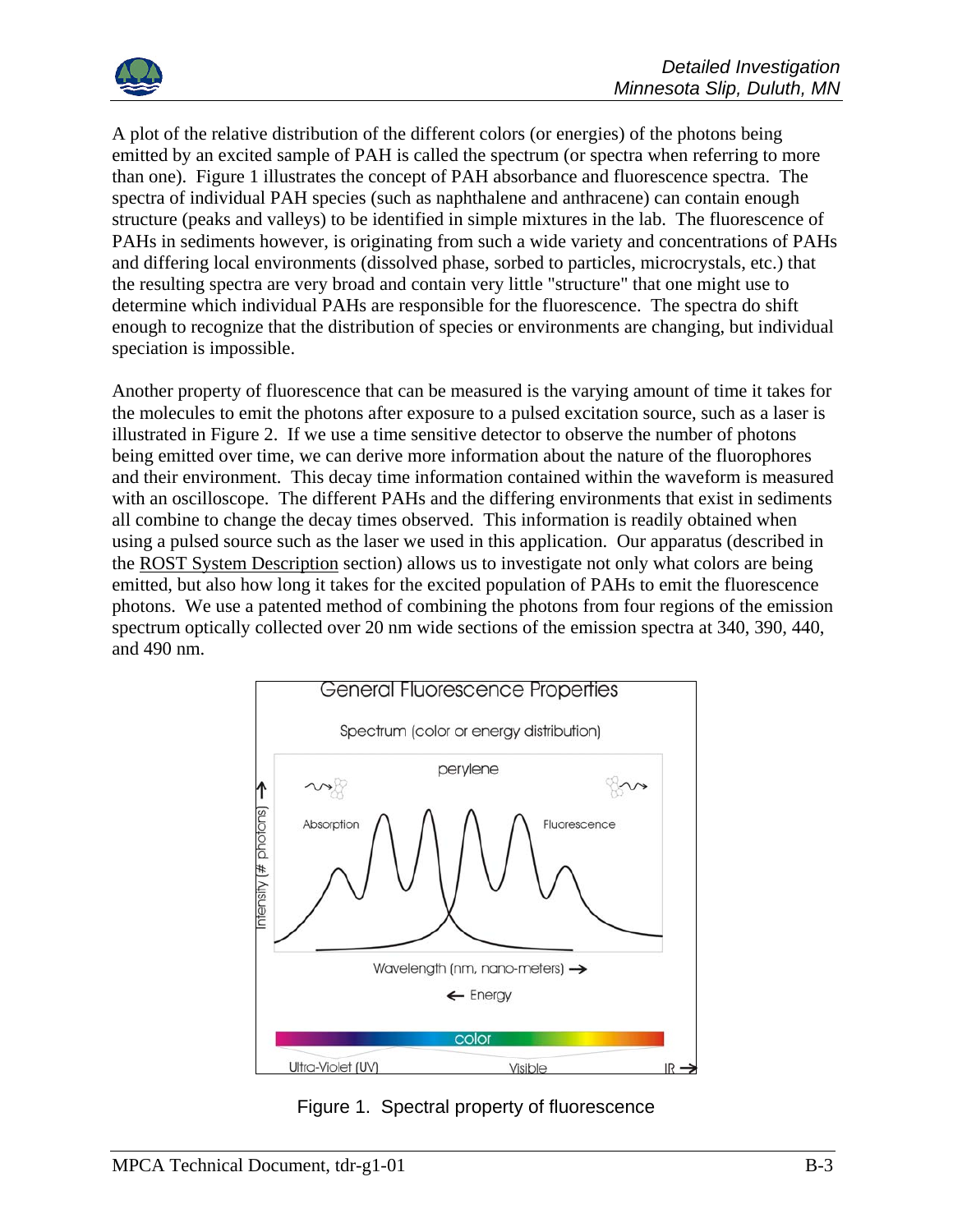



Figure2. Temporal property of fluorescence

These four "channels" are delayed in time through successively longer fiber optic delay lines and eventually arrive at the detector (photomultiplier tube or PMT). The resulting oscilloscope waveform is a unique measurement of both the spectral and temporal components of the fluorescence. This allows us to simultaneously observe the spectral and temporal qualities of the fluorescence. This technique is described in detail later in this report. It is these multiwavelength waveforms, measured continuously and stored vs. depth, that ultimately serve as our indicator of PAH concentration vs. depth in the sediment.

#### **Interferences**

Nature has co-deposited a myriad of additional fluorescent materials in sediments that will also absorb the laser light and fluoresce intensely enough to complicate the measurement of the PAH fluorescence. Example materials include minerals such as calcites and a variety of biological materials. Both living organisms and their associated breakdown products (humic and fulvic acids) fluoresce well enough to interfere with the observation of the fluorescence of the target PAHs. This fluorescence, along with scattered excitation laser light and Raman light generated throughout the optical train (fiber optics) will ultimately make it back to the detector, mixed in with true PAH fluorescence, and must be accounted for in some fashion. Throughout this document we will refer to all these sources of non-PAH emitted photons as "background" fluorescence, even though the true source might well be non-fluorescent (scatter) in nature.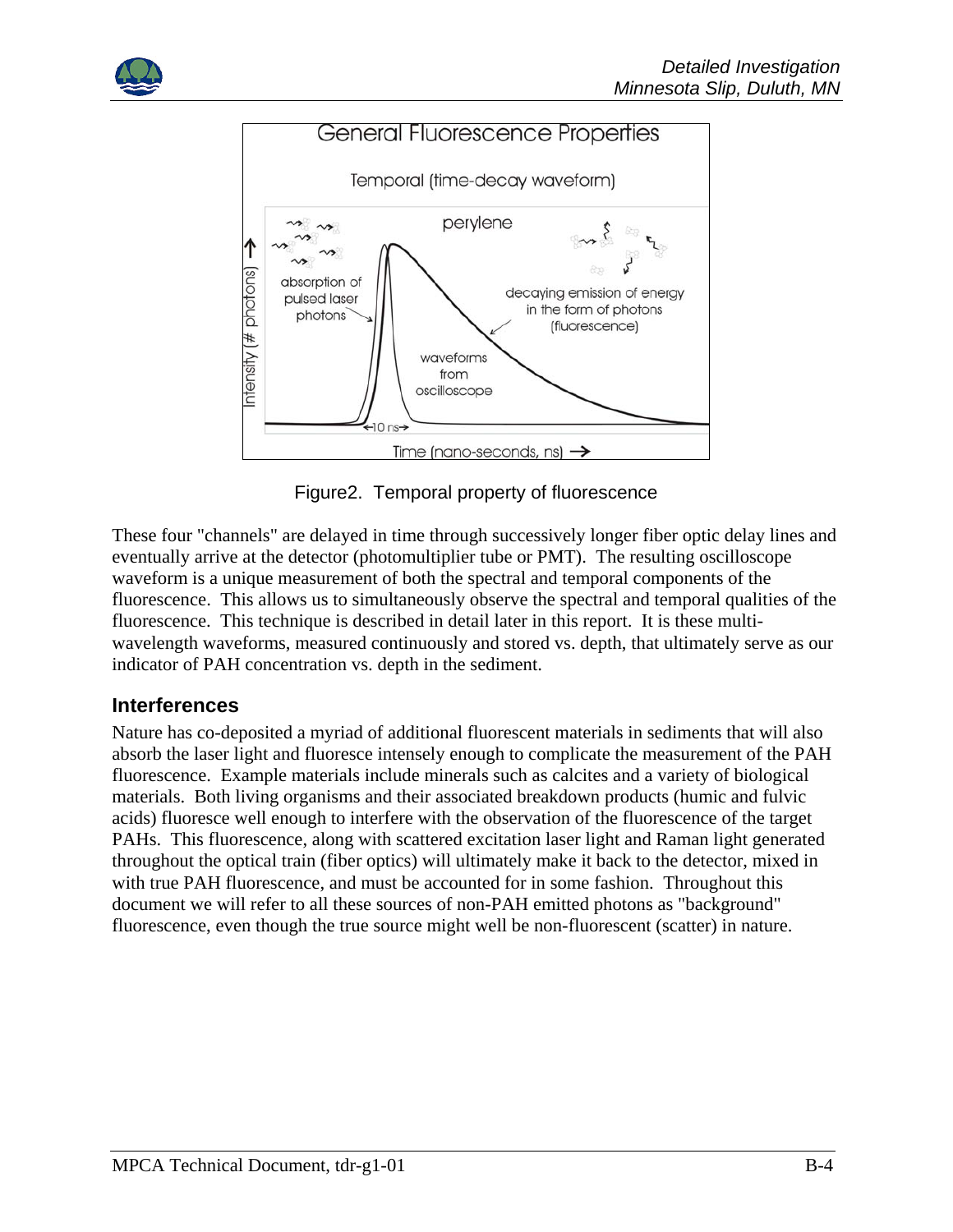

## **Understanding ROST Fluorescence Waveforms**

Spectroscopic techniques involve probing the target matrix with light and learning about the contents of that matrix by analyzing the light that is emitted or absorbed by the target matrix. For screening tools it is crucial to glean as much information from this light as one can in as little time as possible. ROST accomplishes this task in a novel fashion. The fluorescence data from ROST is deceptively simple. There is a lot more going on in a ROST waveform than one would imagine at first glance. It is actually a two-dimensional data set that contains three-dimensional fluorescence information. To complicate this, some of the information is overlapping. A full description of the multi-wavelength waveform data follows in order to give the reader an understanding of the data acquired during this study.

#### *PAH time decay waveforms*

Each type of PAH molecule (such as phenanthrene, naphthalene, or anthracene) emits fluorescence over a unique time period after being excited by a pulsed excitation source such as the laser used in ROST. The emission starts out at maximum intensity, and then decays away at a rate unique to each type of PAH. The number of rings, the bonding between them, the amount of substitution on the rings, and other structural features of the molecule determine, to a great extent, the decay rate exhibited by a particular PAH. One class of molecule, the PCBs, have a structure that would seem to fluoresce well, but the chlorine substitution on the rings causes what is referred to as the heavy-atom effect, resulting in non-radiative relaxation from the excited state and a dramatic reduction in fluorescence. In fact the reduction is so significant that PCBs are essentially non-fluorescent molecules.

The environment in which the PAH exists also has a substantial influence on the decay rate. Quenching, which refers to any process that causes a decrease in the decay time (as well as the intensity) of the fluorescence, is dependent on conditions like oxygen levels, solvent availability, solvent viscosity, and a myriad of other matrix dependent conditions. An example of this can be found with the fluorescence of PAHs in fuels (gasoline, diesel, or kerosene) vs. coal tar oil. The coal tar oil can often contain more PAHs than the fuels, but the fluorescence lifetime is much shorter and the total fluorescence of fuels is often 2 to 3 orders of magnitude more intense. If one were to dissolve coal tar in a solvent such as hexane, its fluorescence intensity would rival that of fuels because the solvent matrix is simply more suited to allow fluorescence to occur.

Figure 3 illustrates the differing decay times one might observe for 4 different PAHs, along with the time profile of the laser pulse that excited them. Now remember, these are large populations of PAHs being excited and while some begin emitting immediately, other individual PAH molecules "wait" many nanoseconds before emitting a photon. What is plotted here is a picture of the distribution of times that the PAHs are remaining in the excited state before emitting photons. Now in our case (sediments) we have many different PAHs of differing ring number and substitution levels. The bold curve in Figure 3 illustrates the fluorescence decay profile that would result if we observed the fluorescence of all four PAHs simultaneously. This is the fluorescence waveform that would result if all 4 different PAHs fluoresced with equal intensity (normalized to keep it on scale). This same concept is happening in the sediments. We are observing the sum of all the decay profiles for all the different PAHs that are absorbing and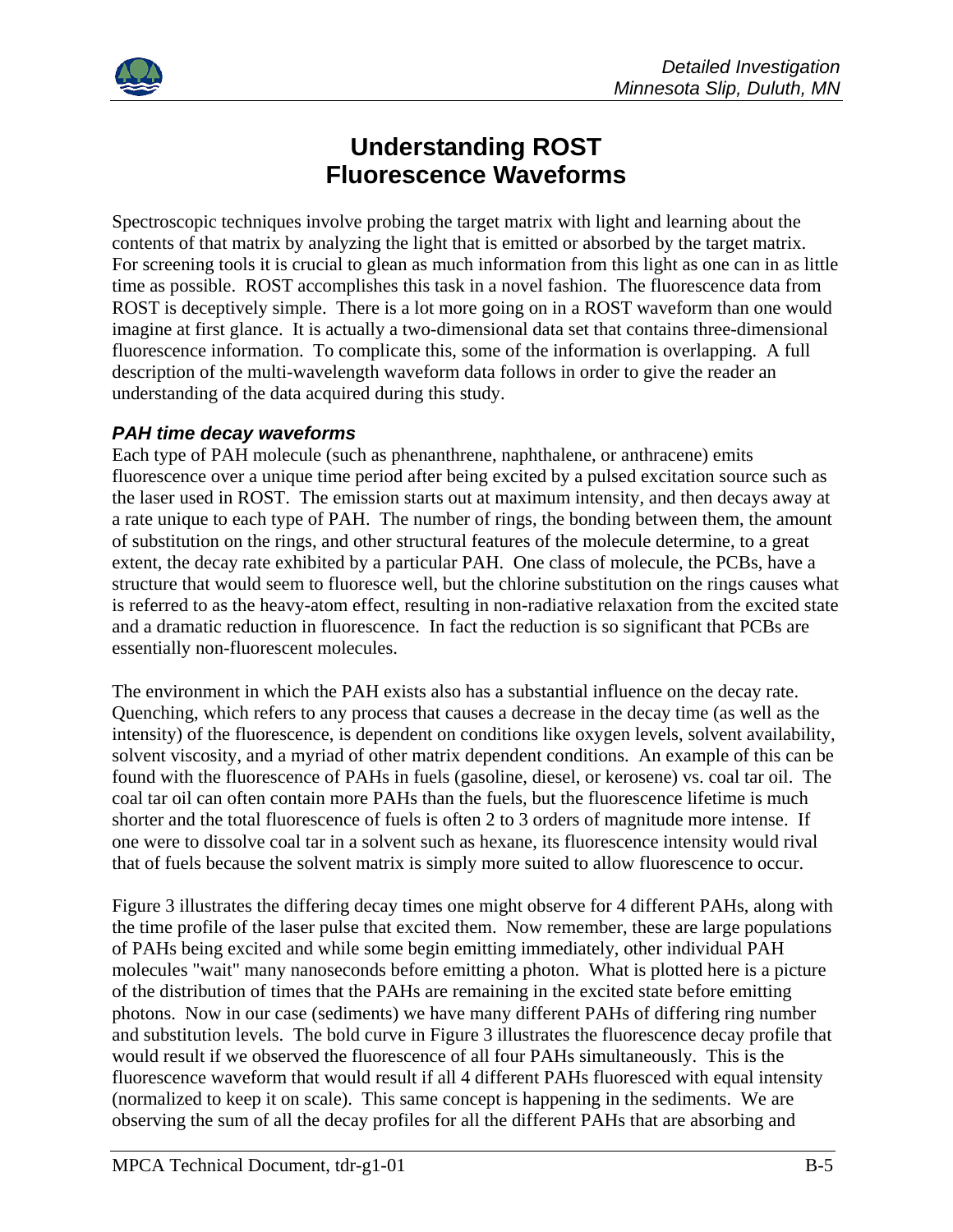

emitting photons with each pulse of the excitation laser. It should be noted that there is no predictable trend between decay rate and structure like the trend that exists between spectrum and structure as described below.



Figure 3. Temporal fluorescence examples

Of course the fluorescence decay profile observed in sediments is not made up of equal amounts of fluorescence from the various PAHs found in them. The wavelengths of light being emitted by (spectra) and the relative fluorescence yields of the different PAHs are all quite different, but the concept is still valid. The decay profile of the PAHs observed in the sediment results from the decay profiles of a mixture of different PAHs, along with fluorescence from other materials in the matrix.

#### *PAH spectra*

Let's take a look at the other property of the fluorescence emission of the same 4 example PAHs we showed at in Figure 3. This time we'll examine not the time over which they fluoresce, but instead the distribution of energies found in the photons they emit. Remember that the fluorescence emission spectrum of a pure PAH is simply a graphical representation of the energy distribution of photons that are emitted from a large population of the PAHs as they release energy that was absorbed from the excitation beam of light (in our case, a laser). Spectra of pure PAHs are typically acquired by dissolving a sample of the pure PAH in a pure solvent that does not fluoresce.

Figure 4 depicts the fluorescence emission spectra of the same 4 PAHs used in the temporal example in Figure 3. The laser wavelength is also shown in Figure 4, demonstrating the principle that fluorescence occurs at longer wavelength (lower energy) than the excitation wavelength (also known as Stokes' shift). The basic trend is toward longer wavelength emission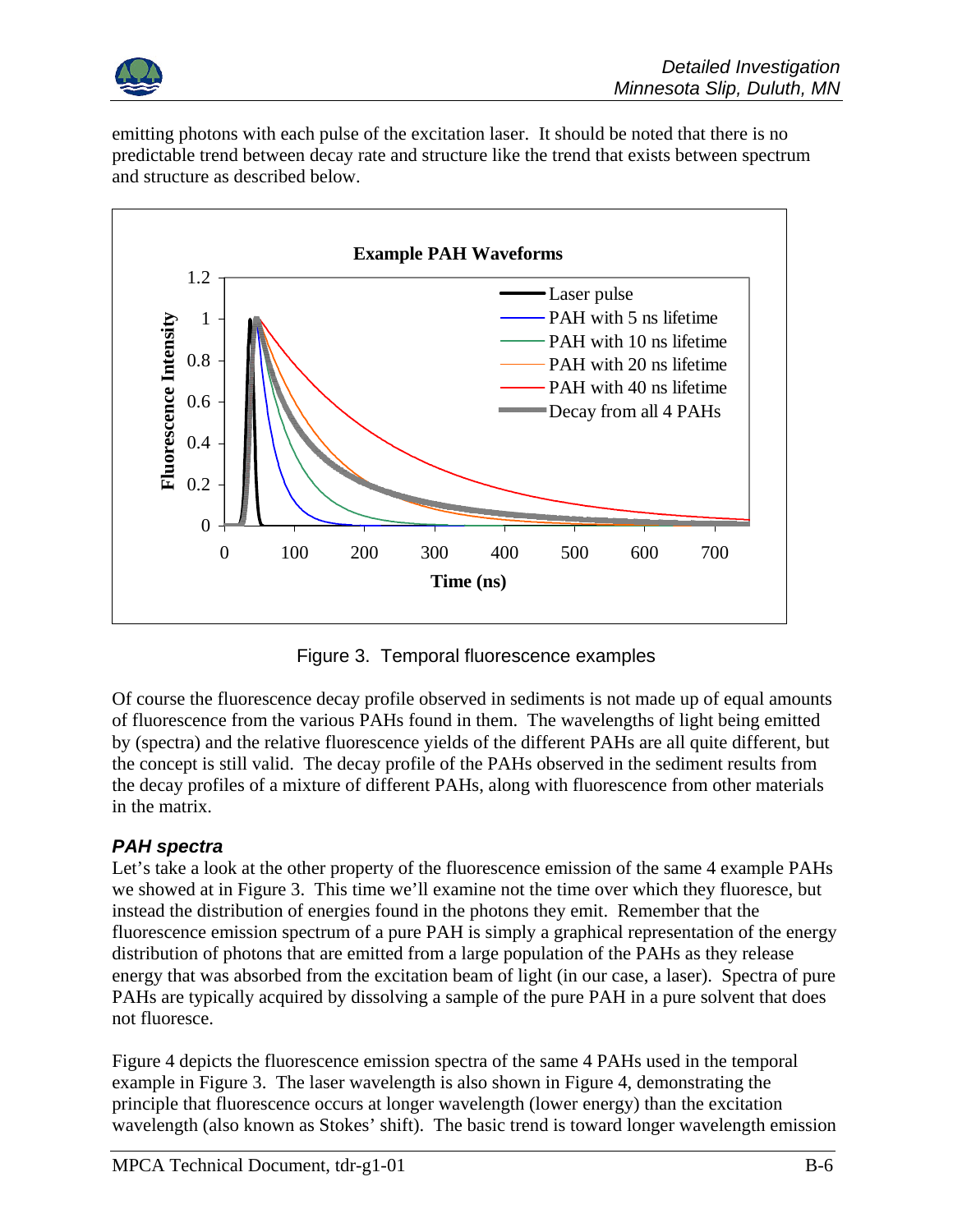

as more rings are added or substitution increases. Naphthalene emits at around 340 nm and the spectra "red-shift" as the number of rings increase. Another general property of fluorescence is that for a pure PAH the emission spectrum remains the same irrespective of what wavelength of light is used to excite them (Kasha's rule). This is not true for mixtures however, because changing the excitation wavelength might well change which PAH are being excited and to what degree. The bold spectrum in Figure 4 is the combined spectra of all 4 PAHs. This is a simplified illustration of what generally happens if we observe the total fluorescence of a mixture of different PAHs. Any change in the relative amounts of the differing PAHs or changes in the matrix in which they exist will cause a change in the spectrum of light actually emitted.



Figure 4. Spectral fluorescence examples

The fairly well defined structure (multiple peaks, valleys, and their various positions) of the spectra in Figure 4 suggests that perhaps one could use algorithms to extract information about the relative concentrations of the individual PAHs. While this is possible for very simple mixtures (2 to 3 PAHs) under controlled conditions, the algorithms quickly fail when many PAHs are present and interference fluorescence from humics, fulvics, and minerals is introduced. At best, one is able to use the overall shape of the total fluorescence spectrum to predict the *type* of mixture (diesel, coal tar, crude oil, etc.) and, in fact, this is routinely accomplished in environmental fluorescence forensics.

#### *PAH multi-wavelength waveform (MWW)*

The fluorescence of PAHs has both a spectral and temporal component. Real-world environmental samples typically contain at least several (if not dozens) of different PAHs along with other fluorophores, and the PAH fluorescence spectra overlap to form broad and fairly featureless spectral and temporal emission (compared to pure PAH spectra). If we were to record the temporal decay waveforms across the entire spectrum we would record what is called a wavelength-time matrix (WTM) that would describe the fluorescence emission completely. To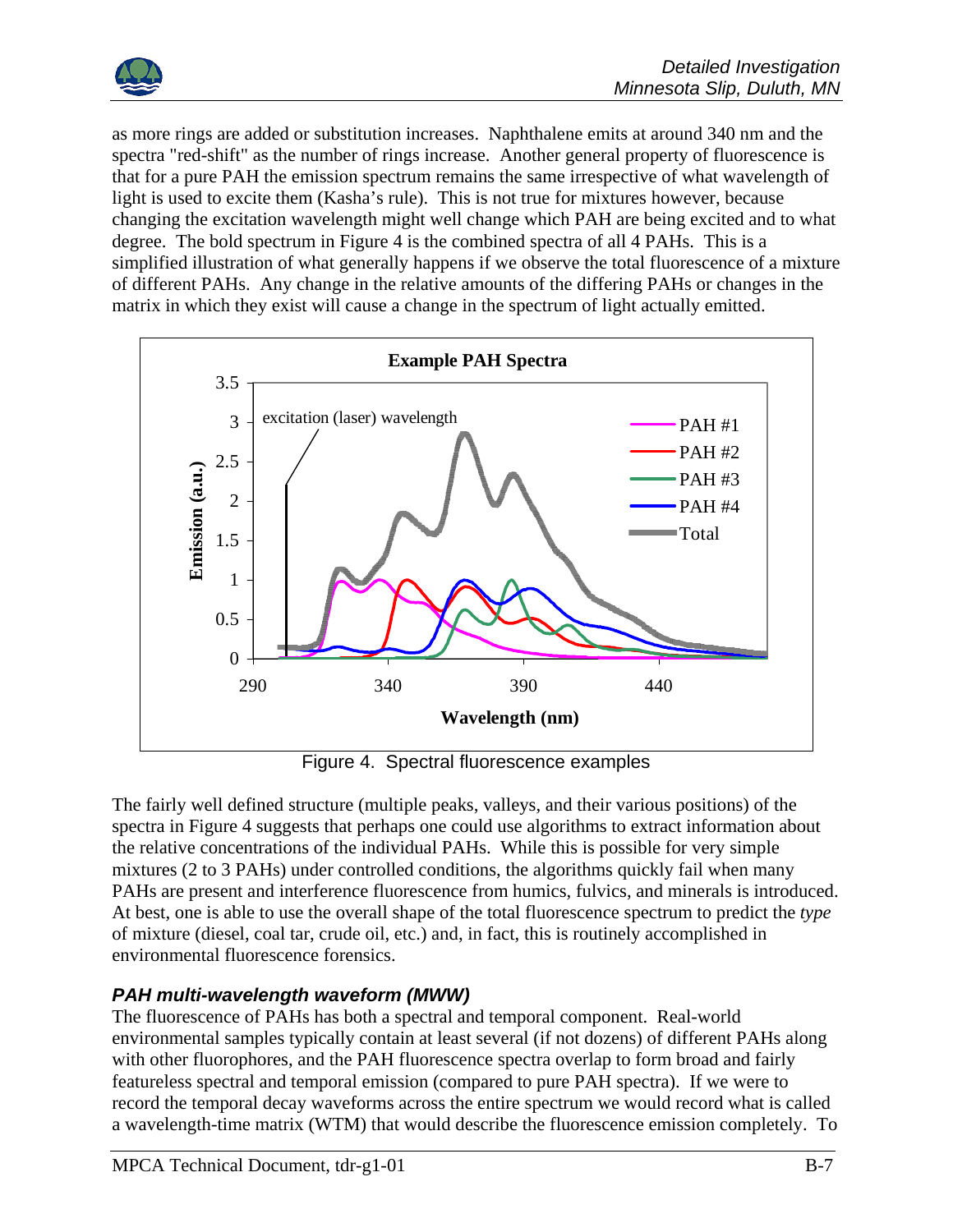

create this we scan the emission selection monochromator from wavelength to wavelength, monitoring the pulsed emission vs. time at each wavelength with an oscilloscope.

Figure 5 contains the WTMs of diesel, jet, creosote, and gasoline on sand at several thousand ppm. The difference between the contaminants is clear and identification is straightforward. Dakota Technologies, Inc. (DTI) once employed these matrix style data sets to completely analyze the fluorescence of petroleum, oil, and lubricant (POL) contaminated soils. WTMs were (and still are) excellent for identifying/classifying the PAH fluorescence of environmental samples because of the unique information that both dimensions of PAH fluorescence exhibit when acquired in unison. While WTMs make different contaminants readily discernable from one another, they are 3-dimensional and large. Also, the screening tool must be held still while the measurement is being made. All of these qualities make WTMs unwieldy for environmental screening tools that are designed to continuously log (typically 1 Hz) the presence of PAHs vs. time or depth.



Figure 5. Example WTMs of common contaminants on sand

Because WTMs are so difficult to implement in screening mode, DTI developed (and patented) a multiple-wavelength waveform (MWW) technique that allows multi-dimensional PAH fluorescence measurements to be acquired "on the fly". Figure 6 illustrates the concept. Select regions of the spectrum are monitored for their temporal response. The responses are optically delayed and recombined, and the resulting responses converge to form one two-dimensional waveform. There is sometimes overlap between the "channels" with long decay times, and the spectral regions being monitored are fewer and farther between than WTMs, but the resulting waveform still retains a unique combination of spectral and temporal fluorescence information that makes speciation and identification of PAH mixtures possible. Figure 7 illustrates the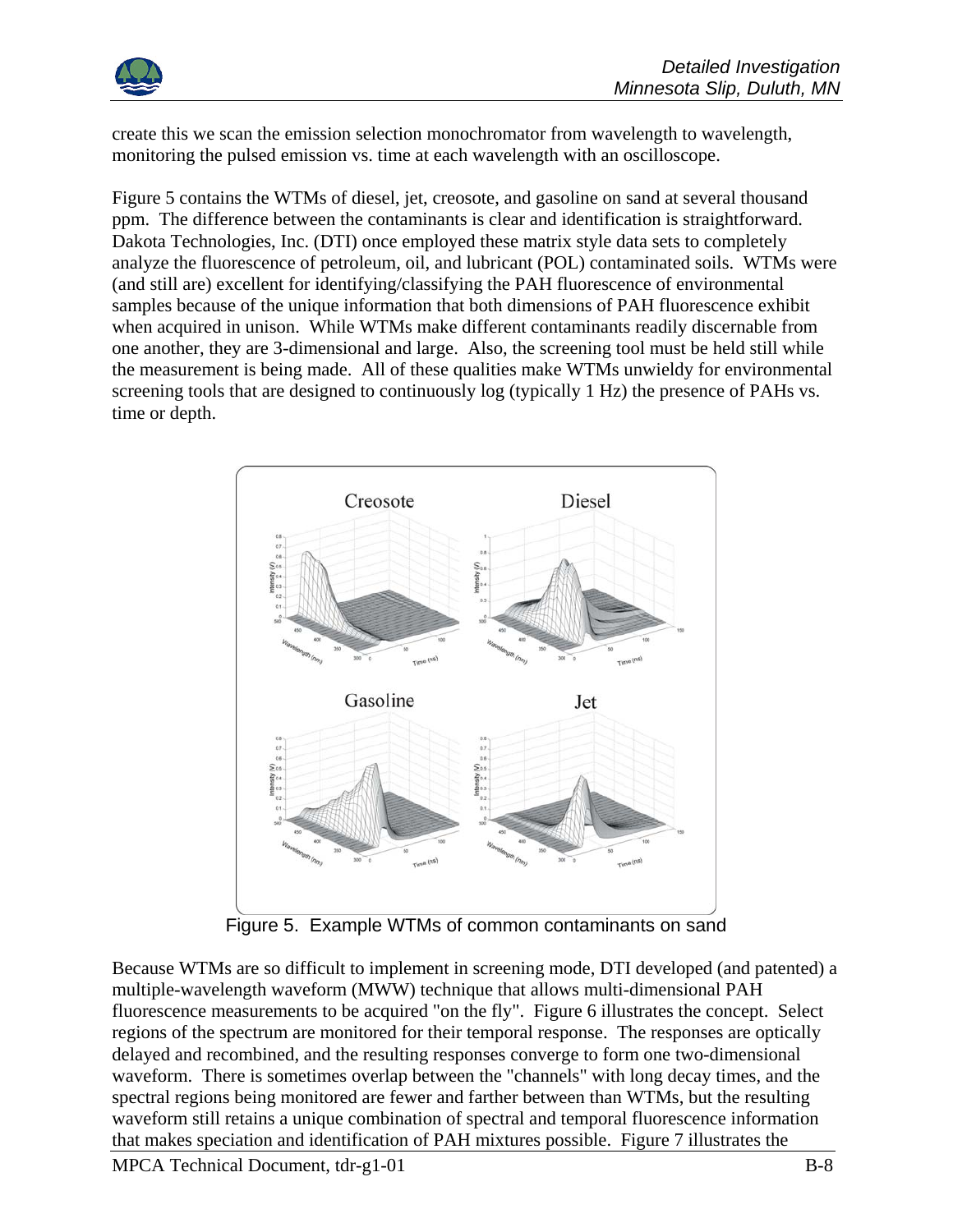

unique waveform produced by a variety of common PAH-containing environmental contaminants.



Figure 6. Multi-wavelength waveform concept

The ROST system acquires waveforms at  $\sim$  1 Hz and logs them to the hard drive continuously. As described below (see Calibration and normalization) the waveforms are integrated to achieve a quantitative result that is plotted vs. depth. The shape of the waveform yields information on the nature of the fluorescing material. With experience the analyst learns to look for changes or similarities in the waveform and is able to assess changes in the analyte concentration or the matrix. For instance, are the decay times for the various channels changing due to changes in the PAHs or perhaps changes in oxygen levels that affect quenching? Is the emission shifting to shorter or longer wavelengths due to changes in the amount of degradation via biological activity, weathering, or volatilization? Is the first channel (closest to the laser) getting more or less contribution from laser scatter due to improper mirror alignment? These and a myriad of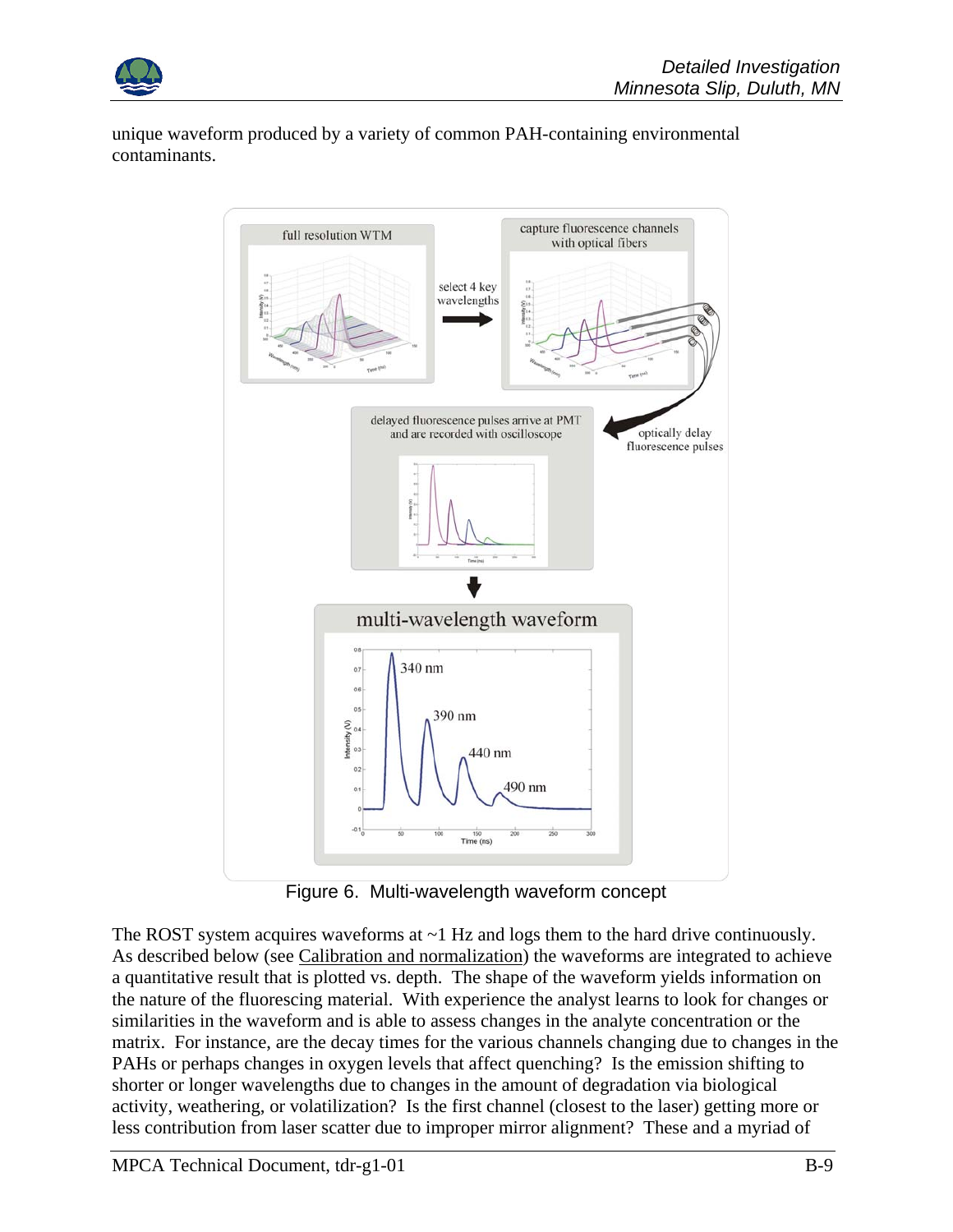

other questions and answers can be gleaned from the shape of this simple, yet informative, data format.



Figure 7. Waveforms of common contaminants

#### *FVD colorization*

The waveforms that are continuously logged vs. depth with ROST contain a wealth of information, but to make this information easily interpretable in fluorescence vs. depth (FVD) log format, we need to further reduce the data to a one-dimensional data set that we can plot vs. depth. As discussed, the quantitative information is contained within the area under the waveform (total fluorescence) but how do we convert a waveform's shape into a singular entity? To accomplish this, DTI has developed and implemented a novel technique that effectively converts the shape of the waveforms into colors. These colors are then used to fill in the area under the FVD that represents the total fluorescence measured at each point in the FVD. Figure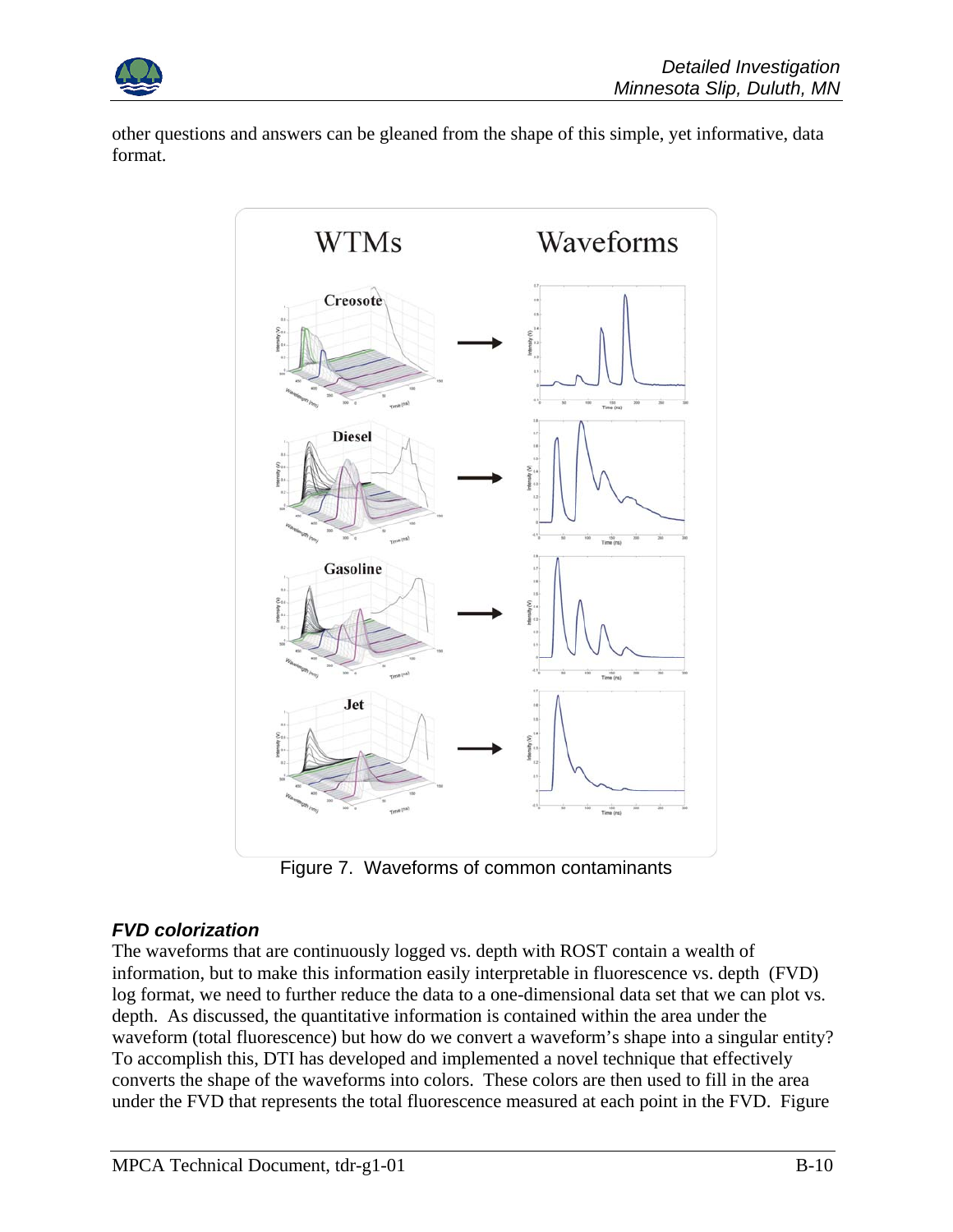

8, derived from data from a coal tar delineation project, illustrates the technique of colorizing the FVD according to the shape of the waveforms.



Figure 8. How color-coding is calculated

The result is a data presentation technique that allows the user to assess similarities or changes in the waveform shapes vs. depth by simply observing the colors that represent the shape of each and every waveform in the data set. This technique was used on the sediment measurements made in this project, both in the lab and in the field. It should be noted that the color black indicates that the algorithm that calculates the color failed to deconvolve the waveform successfully.

The colorization technique is limited to using three of the channels as a result of the red, green, and blue (RGB) color definition which computer colorization systems typically implement. A cyan, yellow, magenta, and black colorization system (CYMK) might allow the use of all four channels and is currently being considered as a replacement for RGB. The first three channels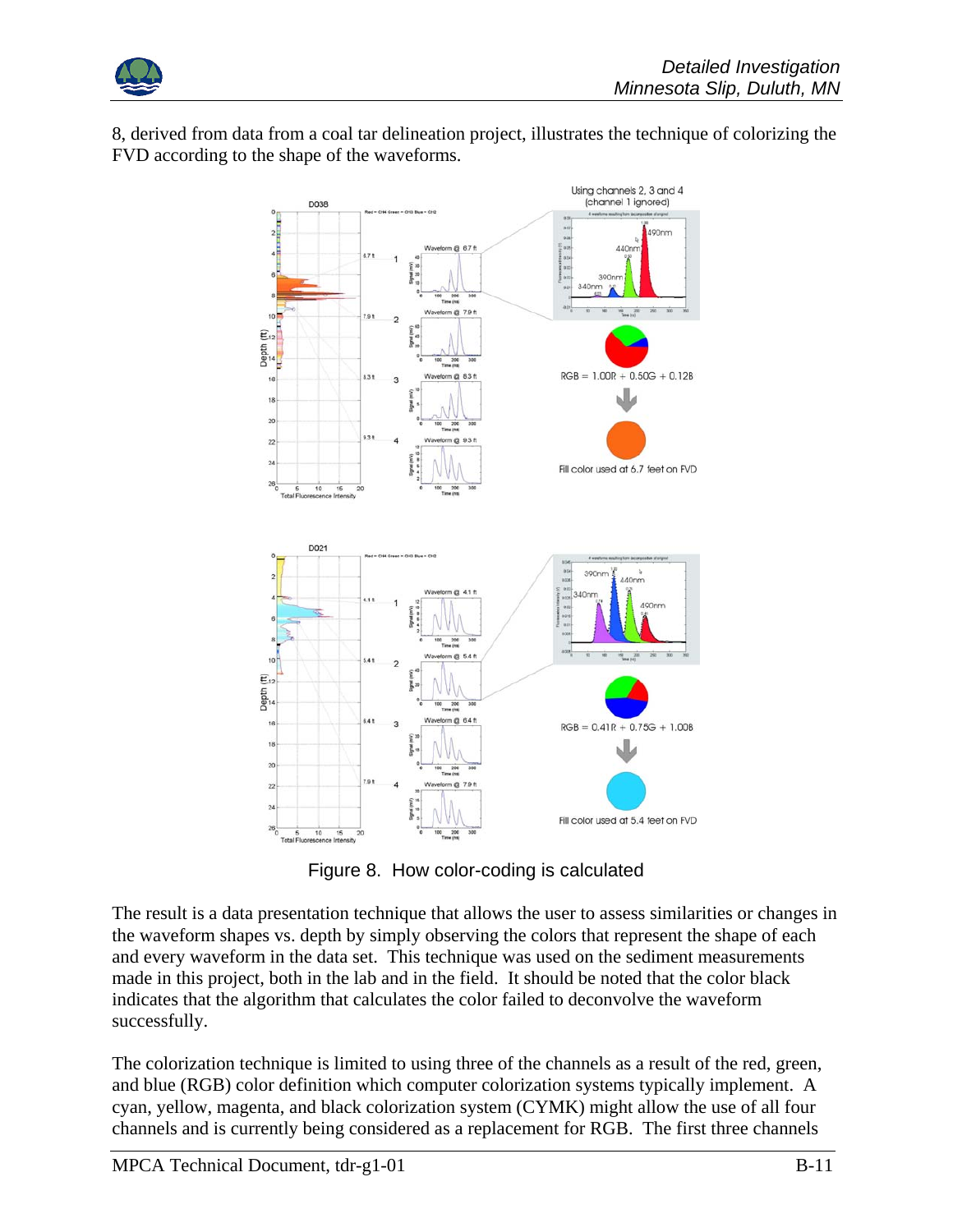

(340, 390, and 440 nm) were used to colorize the data in this study. The 490 nm channel was used in a quantitative sense, but was ignored for the colorization. It should be noted that a strictly temporal change (where only the decay times change, not the spectrum) would not necessarily result in a color change, since the ratios of the 3 channels used might remain constant even though the area under the waveform itself will increase or decrease.

An added benefit of this technique is that it provides insight in situations where non-linear response behavior is encountered. Many contaminants such as coal tars, heavy crudes, and creosotes do not fluoresce with concentration in a linear fashion. For instance, a 10 fold increase in PAH concentration might produce very little or no increase in total fluorescence intensity. However, a spectral or temporal shift often does continue to occur with changes in concentration due to energy transfer, photon cycling, and other phenomenon. The color of the FVD fill continues to darken or shift in color, acting as an indicator of a change in the fluorescence of the sample, alerting the analyst to a possible increase in concentration. While this technique is less than analytical it does provide the analyst with additional insight into the distribution of PAHs in the soil vs. depth.

## **ROST System Description**

The ROST system is contained in a ruggedized shipping container as shown in Figure 9. The system actually consists of a variety of sub-systems that are described in detail in this section.



Figure 9. ROST system and key peripheral devices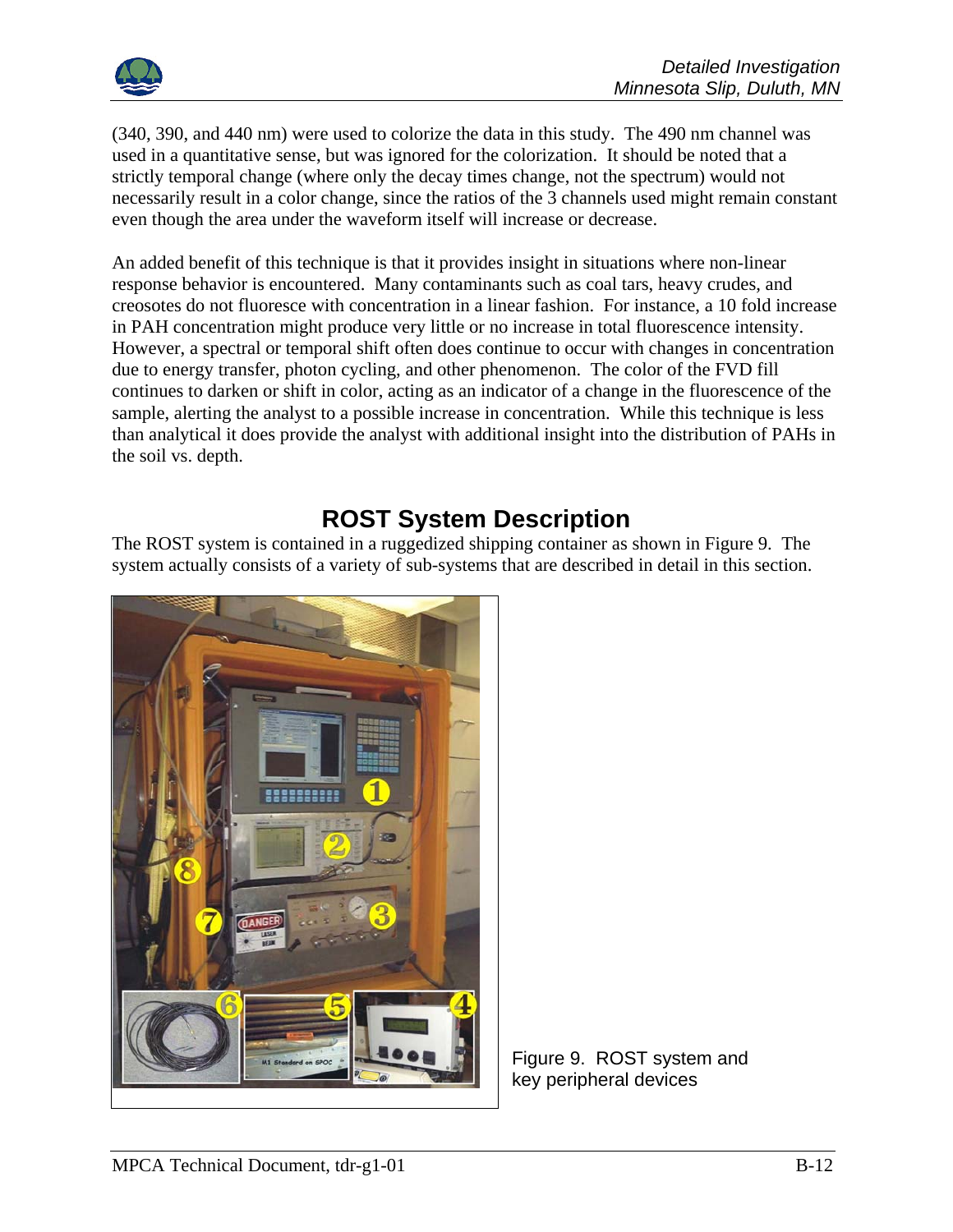

#### **Laser** ⊂

The ROST system employs a pulsed XeCl excimer laser (MPB PSX-100) that generates very fast pulses of 308 nm light at 50 Hz. Each pulse measures less than 10 billionths (10 ns) of a second wide at half height. The 308 nm wavelength efficiently excites the vast majority of PAHs that are contained within the sediments being screened. A beamsplitter directs a small portion of the beam to an energy meter to monitor excitation pulse energy. A photodiode is positioned near the beamsplitter and serves as the trigger source for the time-resolved fluorescence measurement that takes place with the oscilloscope. A lens is used to launch the laser light into a fiber optic for delivery to the subsurface.

#### **Fiber optic cable**∉

The fiber optic cable consists of two 40 m silica/silica optical fibers. One fiber delivers the excitation pulse while the other serves to return a portion of the resulting fluorescence to the surface for measurement. Both silica/silica fibers with a 365 micron core-diameter and are SMA terminated at the surface. The fibers are terminated with a custom connector at the sub-surface (SPOC below). Since the fibers are readily broken if flexed or handled too aggressively, they are housed in a flexible polyurethane covered stainless steel sheath with bend radius limiting quality that drastically reduces fiber optic failure rates.

#### **Shock-protected optical compartment (SPOC)** ∈

The fiber optics deliver and receive the light to and from a steel probe that consists of 2 threaded Geoprobe<sup>®</sup> rods (1 inch diameter) terminated with a special optics module and tip called a SPOC. DTI typically uses a Geoprobe to jackhammer the LIF probe into the sub-surface to delineate typical POL spills, such as leaking underground storage tanks. Fibers terminated into a standard optical mount would shatter or cleave instantly under the shock and vibration of the jackhammer. DTI developed and built the SPOC that employs proprietary elastomer supports, in combination with Swagelock fittings, to insure long term stability of the optical alignment along with protection against breakage. The SPOC contains a parabolic mirror that acts to turn the excitation beam 90 degrees. The beam exits the SPOC through a sapphire window that is flushmounted on the side of the SPOC and strikes the sediment that is pressed against the window as the probe advances through the sediment. Sapphire's Moh hardness of 9 ( $2^{nd}$  in hardness only to diamond) allows it to resist scratching or breaking under all but the most severe conditions such as jackhammering into gravels/cobbles. The laser beam illuminates several mm<sup>2</sup> of the sediment that is exposed to the window's surface and any resulting fluorescence (along with a substantial quantity of scattered laser light) is emitted back into the window where a portion is reflected by the parabolic mirror into the return fiber for transport to the surface.

The SPOC design is watertight; a necessary attribute when probing in saturated zones such as those obviously experienced when probing sediments. Any leakage can result in evaporation of the intruding water into the air space within the SPOC. The water vapor that results can cause fogging on the interior surface of the sapphire window that has the effect of changing background levels and reducing fluorescence intensity. The moisture can also cause corrosion of the optics and hardware within the SPOC. An extra measure of humidity prevention is achieved by purging the SPOC with an inert gas immediately prior to reassembly any time it is open to the atmosphere for maintenance or adjustment.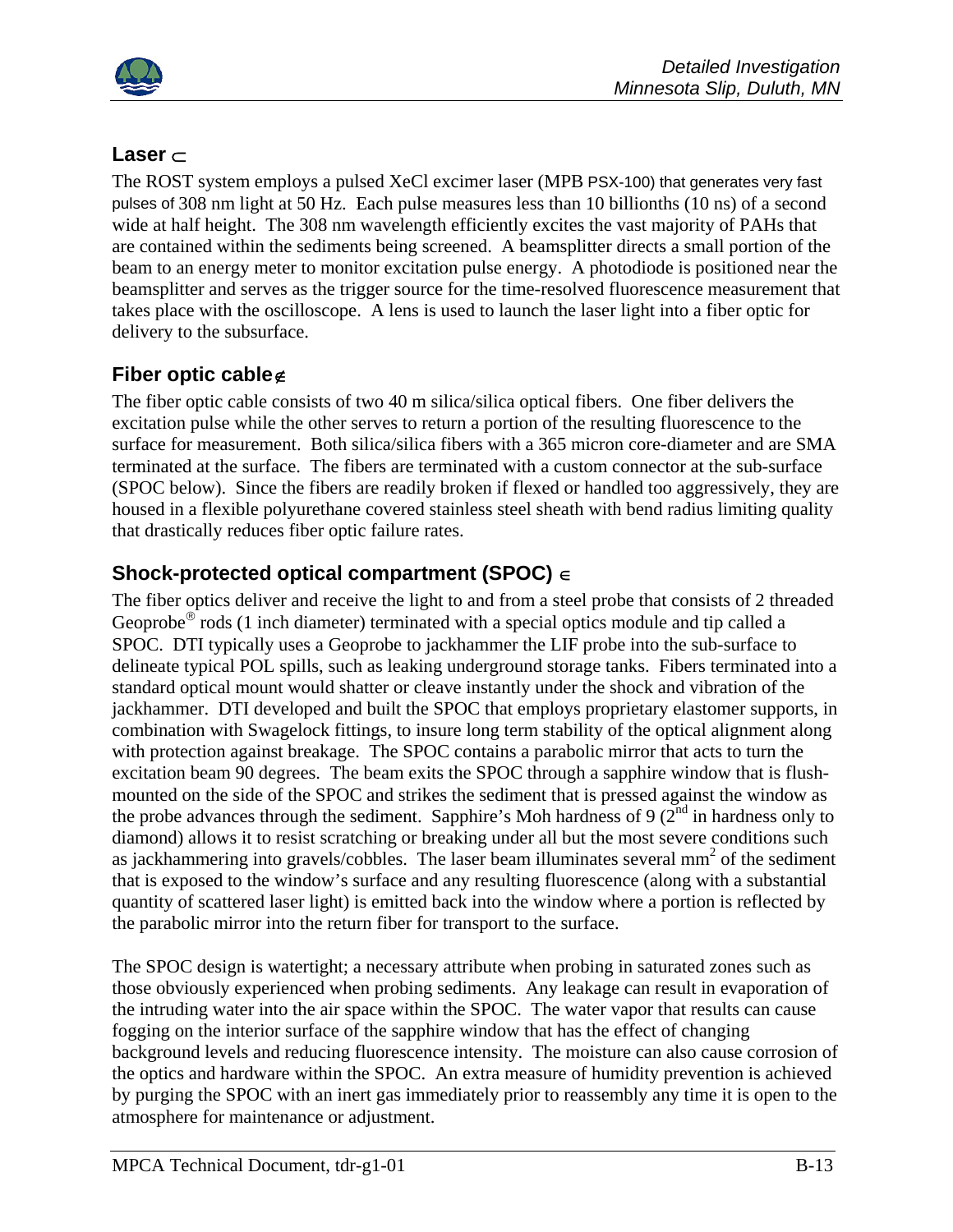

#### **Emission detection system** ∠**&**∇ **(hidden from view)**

The collection fiber returns the entire spectrum of light ("white light") that is collected from the sediment surface. Since this is a multi-channel (multi-wavelength) detection system, we must disperse the white light. To accomplish this, the collection fiber is butt-coupled directly into an Acton SP150 imaging monochromator where a series of mirrors and a 600 groove/mm grating act to disperse the white light into a "rainbow" that can sampled (4 regions at 340, 390, 440, and 490 nm) for detection.

Before the light is dispersed by the monochromator the laser light (308 nm) must be removed and the amount of fluorescence light must be controlled. If not rejected, the relatively intense laser light that accompanies the fluorescence bounces around the interior surfaces of the monochromator and ultimately ends up in the detector. The detector does not differentiate between laser light and fluorescence, so this laser light must be filtered out. To achieve this, a cutoff long-pass filter (320 nm CFLP) is arranged immediately inside the monochromator, rejecting the vast majority of laser light, but passing the lower energy (longer wavelength) fluorescence. Butt-coupling of the fiber to the monochromator eliminates the slits that are usually found on the entrance of a monochromator. These slits are designed to control bandpass and the amount of light that enters the monochromator to avoid saturating the detector. The ROST system employs a neutral density filter wheel for controlling light levels instead. By selecting an appropriate optical density filter the light levels can be controlled with precision. The reference emitter signal (M1 described later) was attenuated in these studies while the PAH fluorescence was passed through without filtering due to its relatively low intensity compared to standard POLs.

The fluorescence passes through the CFLP and neutral density filterwheel assembly and is ultimately dispersed into a rainbow of light on the back plate of the monochromator. The polished faces of 4 fiber optics are located on this plate and are arranged to "pick off" 4 regions of the spectrum where PAHs fluoresce with varying intensity, depending on number of rings and substitution level of the PAHs being observed. Rotating the grating allows selection of different regions, but always with 50 nm between channels because the space between fibers is not adjustable. ROST uses 340, 390, 440, and 490 nm under standard conditions and these wavelengths were used here.

At this point if all four fiber optics were of the same length and were directed into the detector (PMT), we would observe all four channels combined into a single decay curve (waveform). To achieve separation of the four channels we must time delay the photons so that they strike the detector at different times. To achieve this the fiber optics are all made 10 m longer than the next. The fibers are 2, 12, 22, and 32 m long for the 340, 390, 440, and 490 nm wavelengths, successively, delaying each channel by approximately 50 ns. These four fibers are then terminated in a single large core SMA fitting which couples to a large diameter (1500 micron) fiber optic that is .33 m in length. This large diameter fiber is taken through a relatively sharp bend that serves to "mix" the 4 fiber optic beams into one homogeneous beam. The large fiber is attached to a mount that directs the light at the photocathode of the PMT detector.

The dynode chain of the PMT is held at a –900 V bias with a high voltage power supply. This bias accelerates and multiplies the electrons that are ejected from the photocathode when the photons strike the surface. The PMT detector (Hamamatsu R928) essentially converts the pulse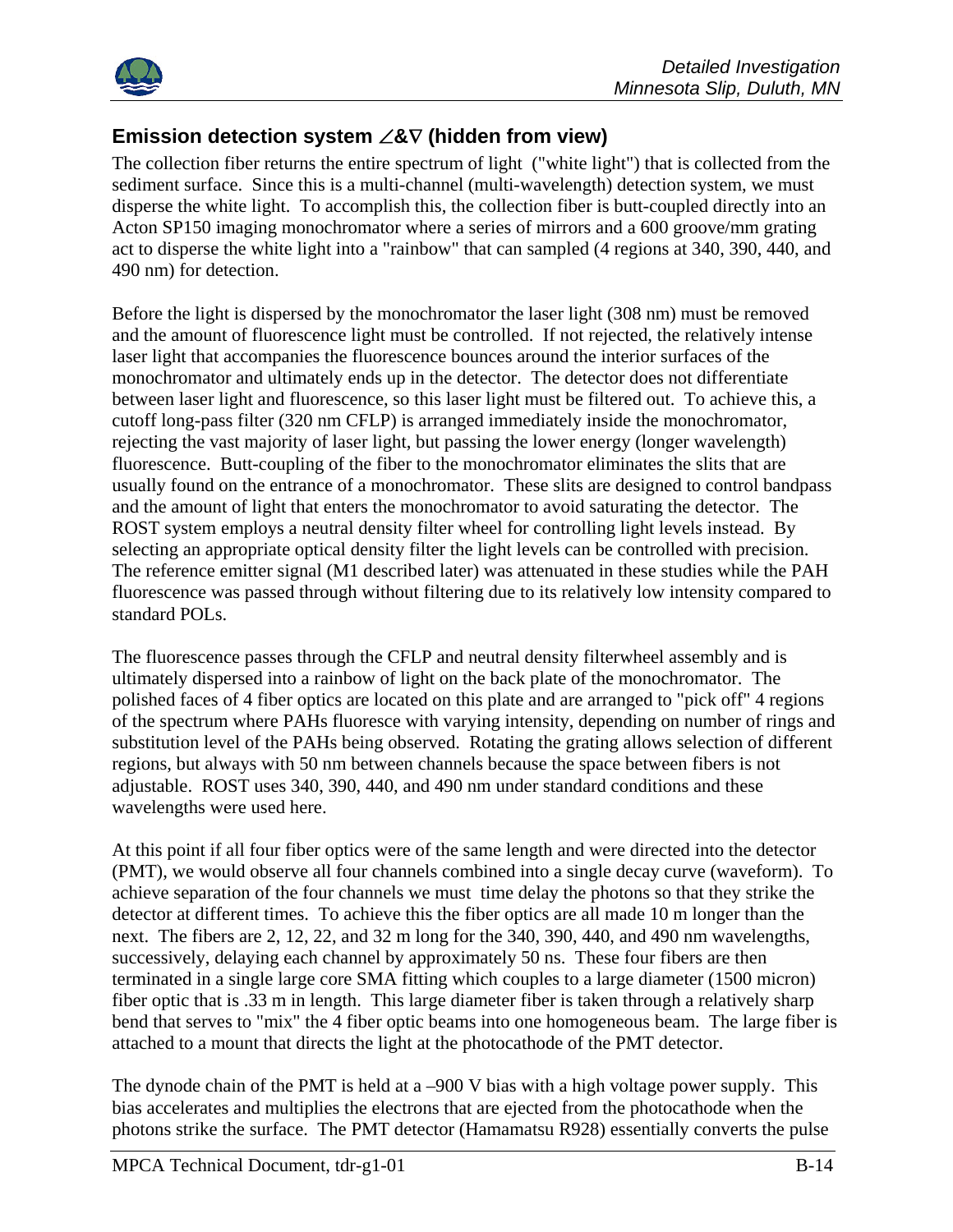

of photons into a pulse of electrical current. The pulse is actually a train of 4 pulses that results from each channel's photons arriving at the PMT in succession.

#### **Oscilloscope** ⊄

The pulse of electrical current is very short lived. In fact, the entire train of pulses (the waveform) arrives in less than 250 ns. A very fast device is required to accurately record the current pulse. The ROST system employs a 100 MHz Tektronix® TDS 220 digital storage oscilloscope capable of 1 billion samples per second (1 GS) to record the waveforms. A 50-ohm terminator at the input of the fluorescence channel converts the current to a voltage, allowing measurement of a voltage vs. time waveform that represents the arrival of the photons at the PMT. A second channel of the oscilloscope is used to monitor an energy meter (a much slower measurement) before each test, to log the laser energy performance for maintenance/service tracking purposes. The fluorescence waveforms are displayed on the oscilloscope in real time and are retrieved from the oscilloscope via general-purpose interface bus (GPIB) for storage and analysis. Approximately 50 laser shots are averaged for each sampling point along the test, which ends up being equivalent to a 1 Hz waveform storage rate. At the probe advancement speed used in these studies, the vertical data density averaged 0.3 to 0.5 inches (0.8 to 1.0 cm).

#### **Control computer** ⊇

A rack-mounted industrial computer is used to control the ROST system and log the data to hard drive. The computer controls the monochromator, the oscilloscope, a differential GPS beacon, and the depth control and acquisition module (DCAM). The host computer program was written in Visual Basic 5. The software provides a real time display of the test results while the test is in progress and generates a full color picture of the log at the end of the test. The waveforms are continuously logged to the hard drive while a total FVD log is created by integrating the entire fluorescence waveform and plotting it's intensity vs. depth. The final data analysis and display was done on a separate workstation in the office.

#### **DCAM** ⊆

During an Air Force SBIR Phase II project, DTI designed and built the original DCAM. It allows a host computer to track and control the probe advancement on a Geoprobe platform. DTI built and delivered a modified version of the DCAM that monitored the gear/proximity sensor on the derrick, displayed the current depth, and communicated the results to the ROST host computer via RS-232 commands for this project. The system runs off 12 V which was supplied by the Geoprobe track rig.

#### **Calibration and normalization**

The ROST system response depends on a host of factors. These include laser energy, fiber termination quality, neutral density filter selection, parabolic mirror efficiency, and fiber length, just to name a few. To account for changes in these over time and location, a single point calibration and system check is performed. A reference emitter (coined M1) is placed on the sapphire window and the response is measured. The M1 solution is permanently stored in a quartz cuvette for convenience and the measurement takes place through the wall of the cuvette. This proprietary mix of hydrocarbons fluoresces efficiently across the entire system and serves as both an indicator of system function and as a data normalization benchmark.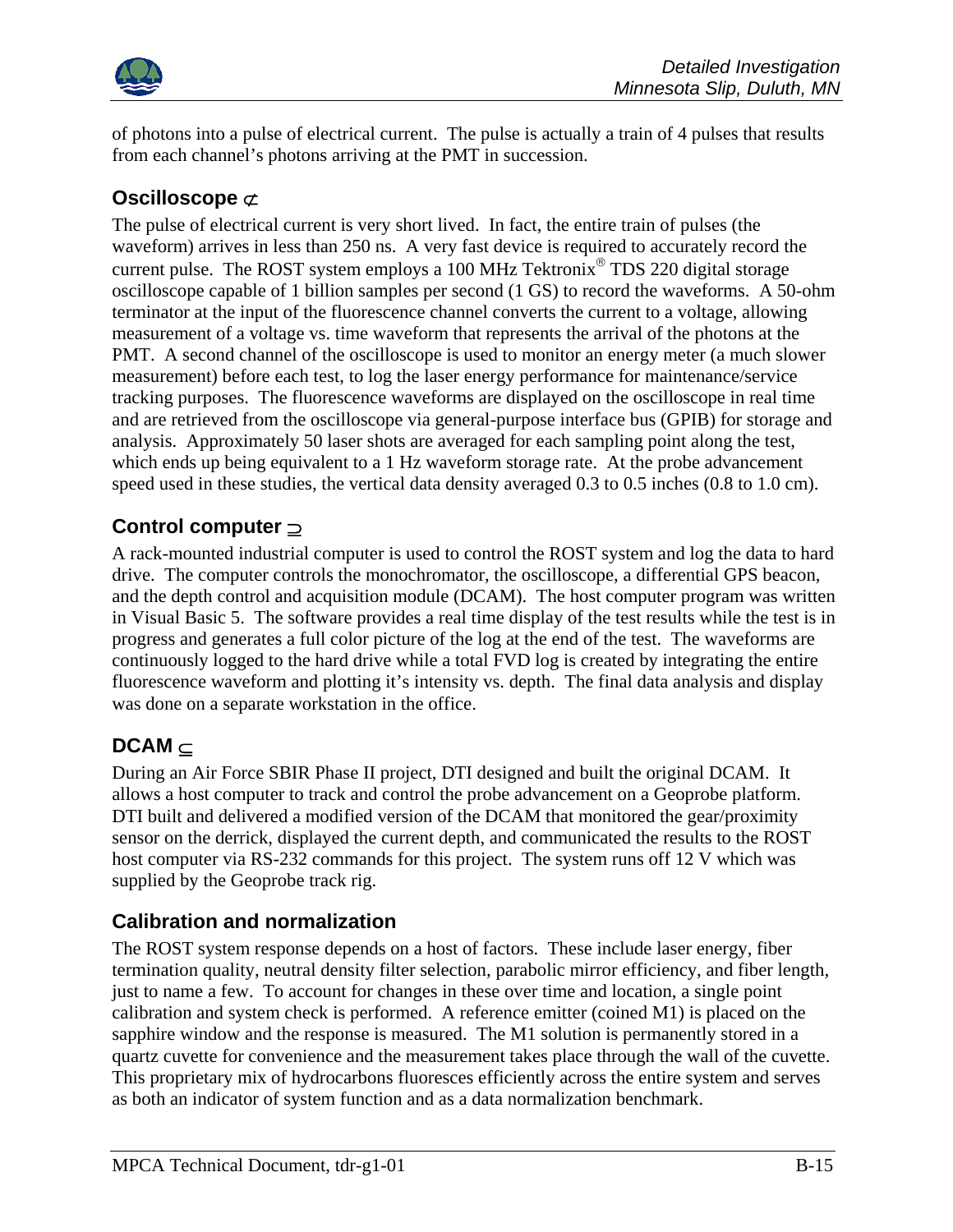

The total fluorescence intensity (area under the waveform) of M1 serves to normalize the data from the push that immediately follows the reference emitter measurement. All the FVD logs are presented as a percentage of the signal achieved with M1. The area under every waveform in the data set is integrated, resulting in a pico-Volt-seconds unit (picoseconds \* V or pVs). These values are divided by the pVs measured for M1, and the result is multiplied by 100. The result is a log with x-axis units of percent of M1. This creates a normalized data set that takes into account the entire system performance, from end to end (laser to oscilloscope). The shape of the M1 waveform acts to guide the operator in assessing proper alignment of the detection system. The e relative contribution for each channel and the shape of M1 waveform is monitored for consistency to insure that the waveforms remain consistent from day to day.

The DCAM monitors an optical encoder on a Geoprobe direct push probe advancement system. The DCAM's sole function is to monitor the proximity sensor, calculate the speed, direction, and distance traveled, display the result on a digital display, and make the results available to the ROST computer via RS-232 protocol.

### **Field Work Description**

Given the proposed use of this technique on ice, two Geoprobe direct push probe advancement systems were mobilized to the site; a standard truck mounted system and a lighter (but slower moving) skid steer vehicle. The ROST system, housed in its rugged container, was transferred to the skid-steer vehicle once most of the sample locations with sufficient ice to support the truck's weight were obtained.

DTI performed LIF and Geoprobe investigation services at the site from March X to March Y, 2002. A URS field geologist directed DTI efforts with respect to selected sample locations, boring depths and sediment core locations.

## **LIF Waveform Analysis**

DTI has written software that allows us to extract information from the raw waveforms in a continuous fashion along the entire FVD log. This permits classifying certain waveform shapes as belonging to certain contaminant or naturally occurring fluorophore classes. URS's field observations and validation sampling information was used by the analyst at DTI to generate a Basis Set of waveforms that represent the general classes of waveforms observed at the site. Every data point in an FVD log has a complete waveform associated with it. The previously determined Basis Set of waveforms was applied to each of the raw waveforms using a nonnegative least squares fit algorithm. An automated software system calculated the relative contributions of each class of waveform for the entire FVD log. The result of the analysis was a measure of how much tar, peat, and system/soil background is represented within the raw logs. An ASCII file and JPG image of the resulting individual component contribution logs were produced and supplied to the URS. The analysis results are valuable for understanding the distribution of the contaminants and natural interferents identified earlier during the Basis Set determination.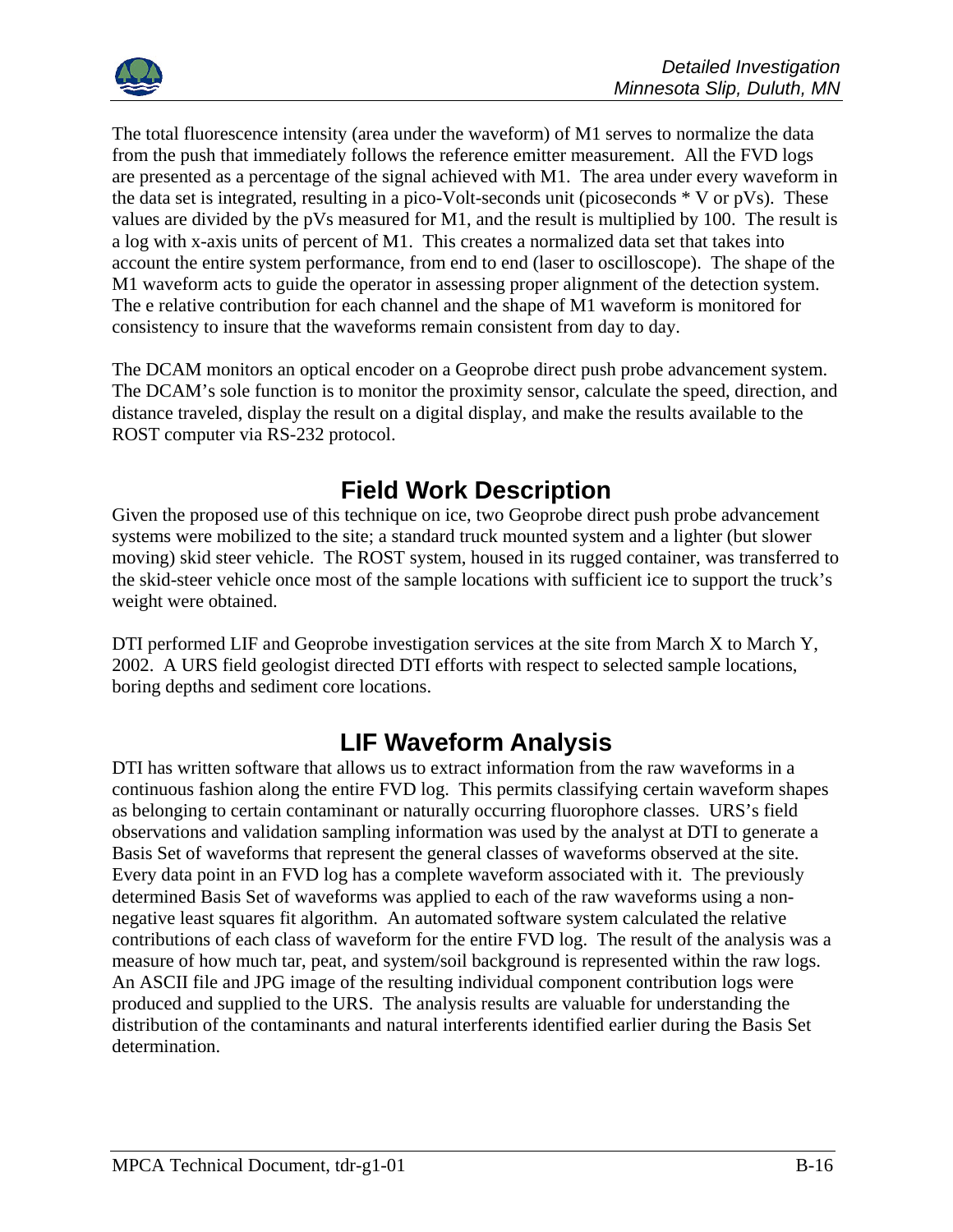

#### *Brief summary of the Analysis:*

- 1. The raw FVD ACSII data files and colorized JPG images of the plotted logs of each boring were provided to URS. URS provided detailed sediment characterizations/observations and analytical results that identified boring locations and depth intervals that were associated with sediment types of interest (i.e. non-native "coal tar" sediments and native peat).
- 2. The LIF logs were loaded into the analysis software and several color-coding schemes were examined. I decided that assigning the color rendition to 440nm(Red), 390nm(Green) and 340nm(Blue) RGB color scheme gave best contrast between product types (after reviewing preview images). These were the same channels used in the field and other combinations didn't result in improved differentiation (contrast) between tars and peat.
- 3. I harvested (with depth cursors in software) 3 types of tar signals that I kept running across when I reviewed printouts of the logs and the spreadsheets and other documentation URS supplied us with. The tars gave consistently longer decay times (wider peaks) than the peats, but the intensity distribution in the last 3 channels seemed to shift spectrally. This could be a result of differences in oxygen content, soil type, or even tar type. Nonetheless, historical experience and URS filed observations supported the theory that all these types of waveforms were tars. I decided that if I chose tars that covered the entire range of left-right shifting, the algorithm would be able to match any tars it came across by using some combination of the 3 tars of the basis set. (see SaveTar\*.\* images to understand where the tar Basis Set waveforms were harvested from)
- 4. I harvested two peat signals that seemed to represent the two major classes of peat that I observed in the data set when reviewed against the documentation provided by URS. The peats consistently yielded very short lifetimes (very narrow peaks in time shown in waveform plots). Again, I felt that the non-negative least squares fit algorithm would be able to match all the peats found in the data set by using some combination of the two peat Basis Set waveforms. (see SavePeat\*.\* images to understand where the peat basis waveforms were harvested from).
- 5. I loaded each FVD, selected a background region (lowest signal) to use as the Background waveform of the Basis Set, and then ran the automated routine that looks at each raw waveform and attempts to fit the raw with some combination of the Basis Set. The 'Setup' names (JPGs and PNGs) represent the data just before anlaysis and the 'Result' names show the results of the analysis. The last column shows the residual between the best fit and the raw data.

Area vs. depth (.AVD) ASCII files that contain the results of the analysis were supplied to URS. The 'parsed' file contains the ASCII data of what was displayed in the 'Result" images. The columns contain Depth, Raw, TarTypeA, TarTypeB, TarTypeC, PeatA, PeatB, and residual data, respectively. The other .AVD files for each log contain the depth and fluorescence area for each basis waveform's individual contribution. Tar and peat distribution can now readily be